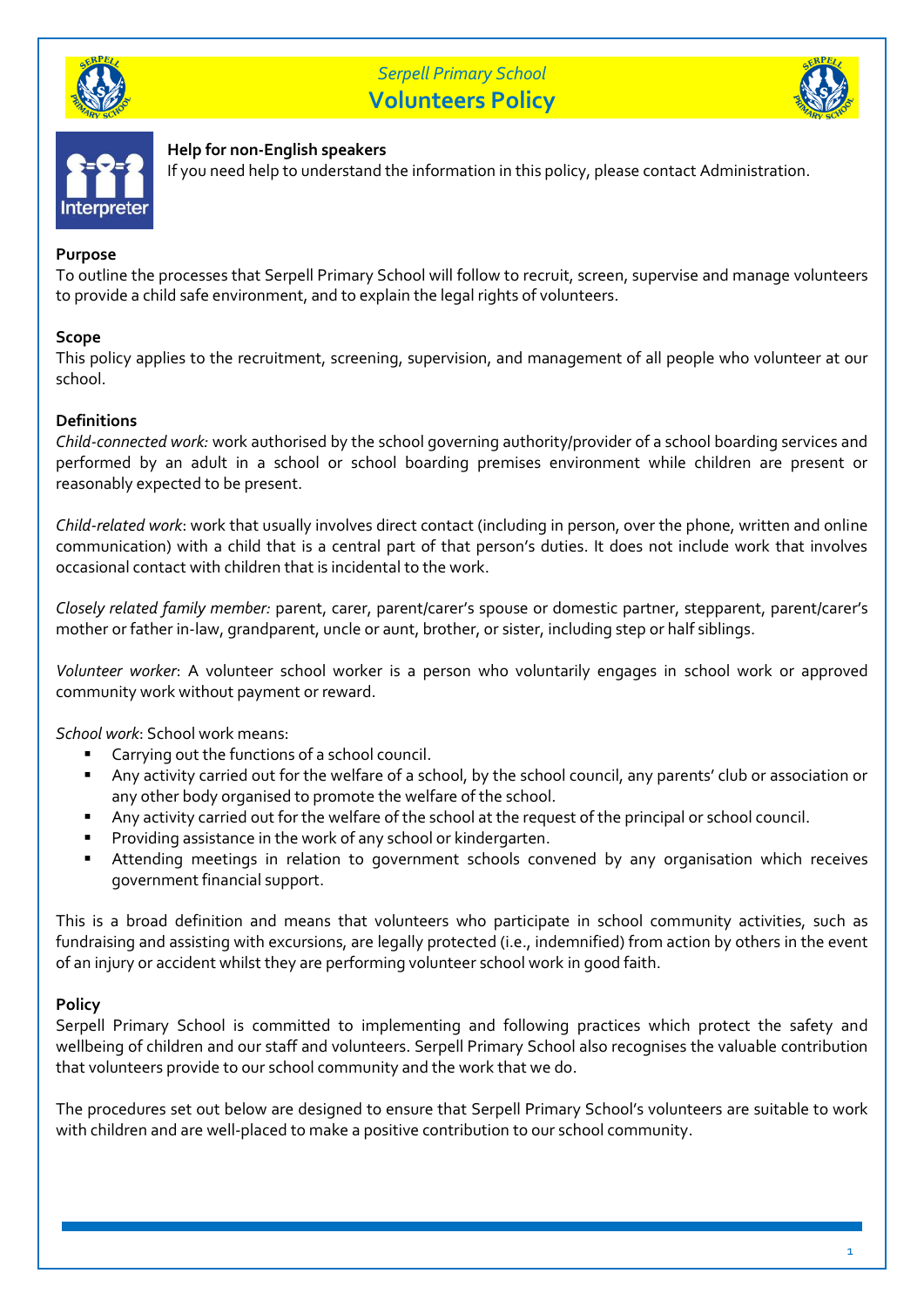



#### *Becoming a volunteer*

Members of our school community who would like to volunteer are encouraged to complete the Parent Helper Course and speak to the classroom teacher about volunteering in the classroom, for sporting occasions and other school events.

# *COVID-19 vaccination information*

Our school follows Department of Education and Training policy with respect to the requirements relating to attendance on school sites and COVID-19 vaccinations.

For further information refer to:

COVID-19 Vaccinations – [Visitors and Volunteers on School Sites](https://www2.education.vic.gov.au/pal/covid-19-vaccinations-visitors-volunteers/policy)

## *Suitability checks including Working with Children Clearances*

#### Working with students

Serpell Primary School values the many volunteers that assist in our classrooms, with sports events, camps, excursions, school concerts, other events, and programs. To ensure that we are meeting our legal obligations under the *Worker Screening Act 2020* (Vic) and the Child Safe Standards, Serpell Primary School is required to undertake suitability checks which in most cases will involve asking for evidence of a Working with Children Clearance. Additional suitability checks may also be required depending on the volunteer role, such as reference, proof of identity, qualification and work history involving children checks.

Where prospective volunteers are required under the law and this policy to have a WWC Clearance, the principal has the discretion to accept evidence of a WWC Clearance application to commence volunteer work, provided the volunteer provides the school with evidence of the application outcome (clearance or exclusion) as soon as practicable after the applicant receives it

Considering our legal obligations, and our commitment to ensuring that Serpell Primary School is a child safe environment, we will require volunteers to obtain a WWC Clearance and produce their valid card to Administration Staff for verification in the following circumstances:

- **Volunteers who are not parent / family members** of any student at the school if they are engaged in childrelated work regardless of whether they are being supervised.
- Parent/family volunteers who are assisting with any classroom or school activities involving direct contact with children in circumstances where the volunteer's child is **not** participating, or does not ordinarily participate in, the activity.
- **Parent/family volunteers** who assist with excursions (including swimming), camps and similar events, regardless of whether their own child is participating or not.
- Parent/family volunteers who regularly assist in school activities, regardless of whether their own child is participating or not.
- **Parent/community School Council members** sitting on School Council with student School Council members, regardless of whether their own child is a student member or not

In addition, depending on the nature of the volunteer work, our school may ask the volunteer to provide other suitability checks at its discretion (for example, references, work history involving children and/or qualifications). Proof of identity may also be required in some circumstances.

#### *Non child related work*

On some occasions, parents and other members of the school community may volunteer to do work that is not child related. For example, volunteering on the weekend for gardening, maintenance, working bees, parents' association coordination, school council, participating in sub-committees of school council, fete coordination etc. during which children will not be, or would not reasonably be expected to be, present.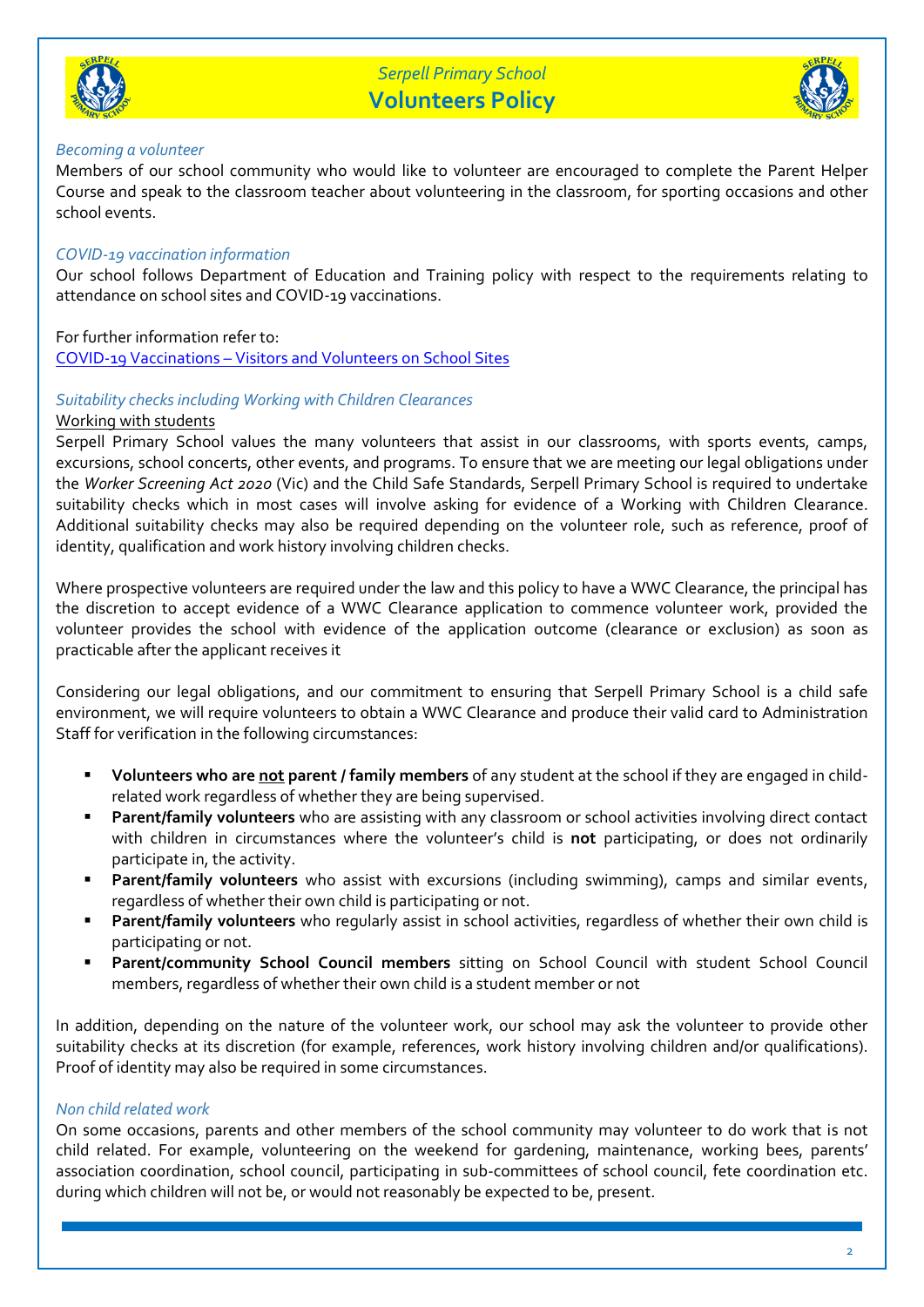



Volunteers for this type of work are not required to have Working with Children Clearances or other suitability checks as they are not engaged in child-related work and children are not generally present during these activities.

However, Serpell Primary School reserves the right to undertake suitability checks, including proof of identity, Working with Children Checks, at its discretion if considered necessary for any particular activities or circumstances.

School council members and volunteers on any sub-committee of school council will be asked to provide a valid WWC Clearance. Whilst we acknowledge that these volunteers will not be engaging in child-related work as part of their role, even when there is a student sitting on the school council, we believe that it is important that our volunteers who are involved in making important decisions about our school which will have an impact on students do have a valid WWC Clearance.

# *Training and induction*

Under the Child Safe Standards volunteers must have an appropriate induction and training in child safety and wellbeing.

To support us to maintain a child safe environment, before engaging in any work where children are present or reasonable likely to be present, volunteers must familiarise themselves with the policies, procedures and code of conduct referred to in our Child Safety Induction Pack and ensure the actions and requirements in these documents are followed when volunteering for our school.

Depending on the nature and responsibilities of their role, Serpell Primary School may also require volunteers to complete additional child safety training.

## *Management and supervision*

Volunteer workers will be expected to comply with any reasonable direction of the principal (or their nominee). This will include the requirement to follow our school's policies, including, but not limited to our Child Safety and Wellbeing Policy, our Child Safety Code of Conduct and our Statement of Values and School Philosophy.

Volunteer workers will also be expected to act consistently with Department of Education and Training policies, to the extent that they apply to volunteer workers, including the Department's policies relating to Equal Opportunity and Anti-Discrimination, Sexual Harassment and Workplace Bullying.

The principal (or their nominee) will determine the level of school staff supervision required for volunteers, depending on the type of work being performed, and with a focus on ensuring the safety and wellbeing of students.

The principal has the discretion to make a decision about the ongoing suitability of a volunteer worker and may determine at any time whether or not a person is suitable to volunteer at Serpell Primary School.

# *Privacy and information sharing*

Volunteers must ensure that any student information they become aware of because of their volunteer work is managed sensitively and in accordance with the Schools' Privacy Policy and the Department's policy on Privacy and Information Sharing.

Under these policies, student information can and should be shared with relevant school staff to:

- support the student's education, wellbeing and health;
- reduce the risk of reasonably foreseeable harm to the student, other students, staff or visitors;
- make reasonable adjustments to accommodate the student's disability; or
- provide a safe and secure workplace.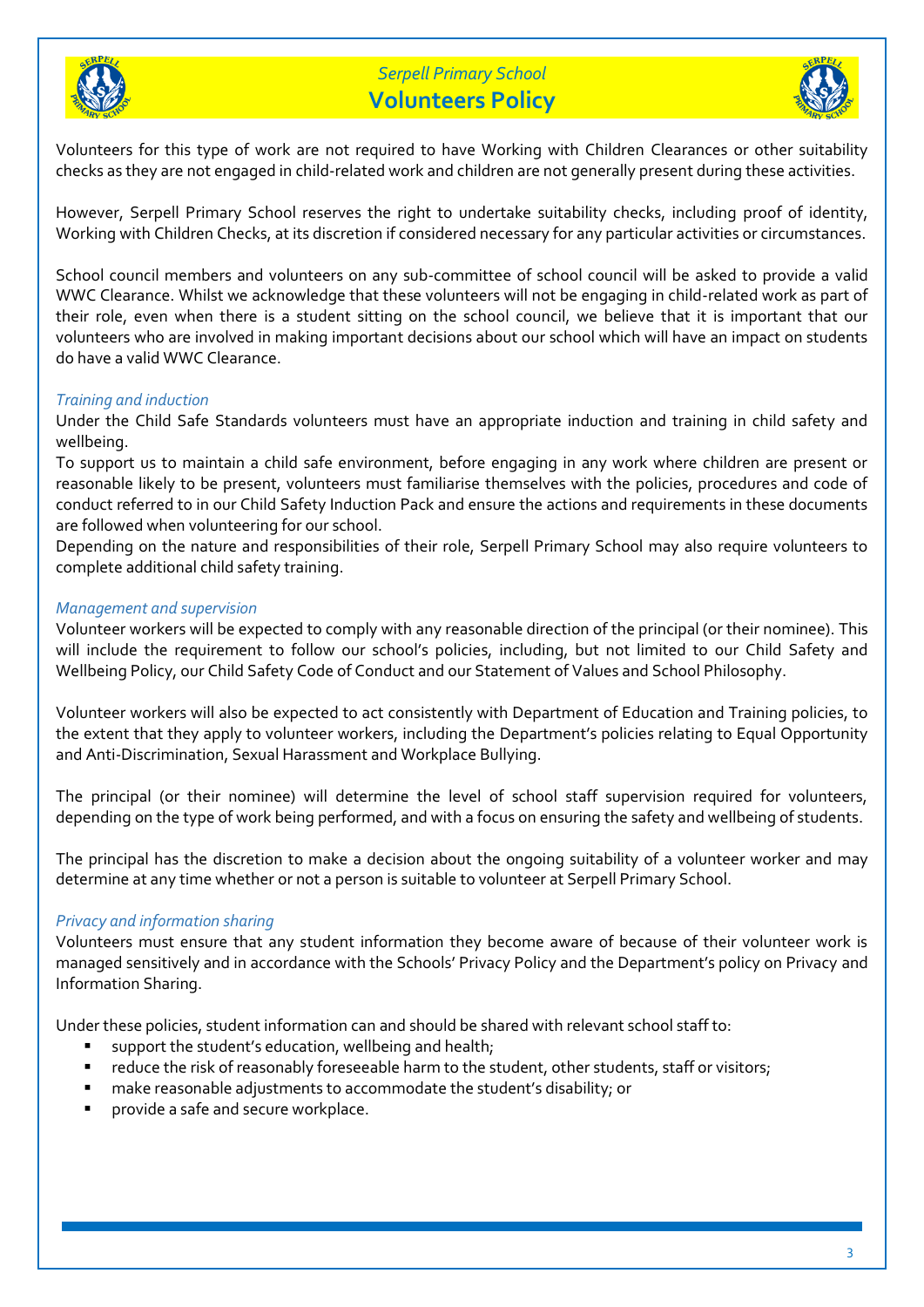



Volunteers must immediately report any child safety concerns that they become aware of to a member of staff to ensure appropriate action. There are some circumstances where volunteers may also be obliged to disclose information to authorities outside of the school such as to Victoria Police. For further information on child safety responding and reporting obligations refer to: Child Safety Responding and Reporting Obligations (including Mandatory Reporting) Policy and Procedures.

## *Records Management*

While it is unlikely volunteers will be responsible for any school records during their volunteer work, any school records that volunteers are responsible for must be provided to the Principal to ensure they are managed in accordance with the Department's policy[: Records Management](https://www2.education.vic.gov.au/pal/records-management/policy) – Schools.

## *Compensation*

#### *Personal injury*

Volunteer workers are covered by the Department of Education and Training's Workers Compensation Policy if they suffer personal injury in the course of engaging in school work.

## *Property damage*

If a volunteer worker suffers damage to their property in the course of carrying out school work, the Minister (or delegate) may authorise such compensation as they consider reasonable in the circumstances. Claims of this nature should be directed to the principal who will direct them to the Department's Legal Division.

## *Public liability insurance*

The Department of Education and Training's public liability insurance policy applies when a volunteer worker engaged in school work is legally liable for:

- a claim for bodily injury to a third party
- damage to or the destruction of a third party's property.

#### **Communication**

This policy will be communicated to our school community in the following ways:

- Available publicly on school website.
- Included in our staff handbook/manual.
- Included in induction processes for relevant staff
- Hard copy available from school administration upon request.

# **Related Policies and Resources**

Serpell Primary School policies:

- Child Safety and Wellbeing Policy
- Child Safety Responding and Reporting Obligations Policy and Procedures
- **■** Inclusion and Diversity Policy
- Serpell Primary School Child Safety Induction Pack
- Statement of Values and School Philosophy
- Child Safety Code of Conduct
- **Visitors Policy**